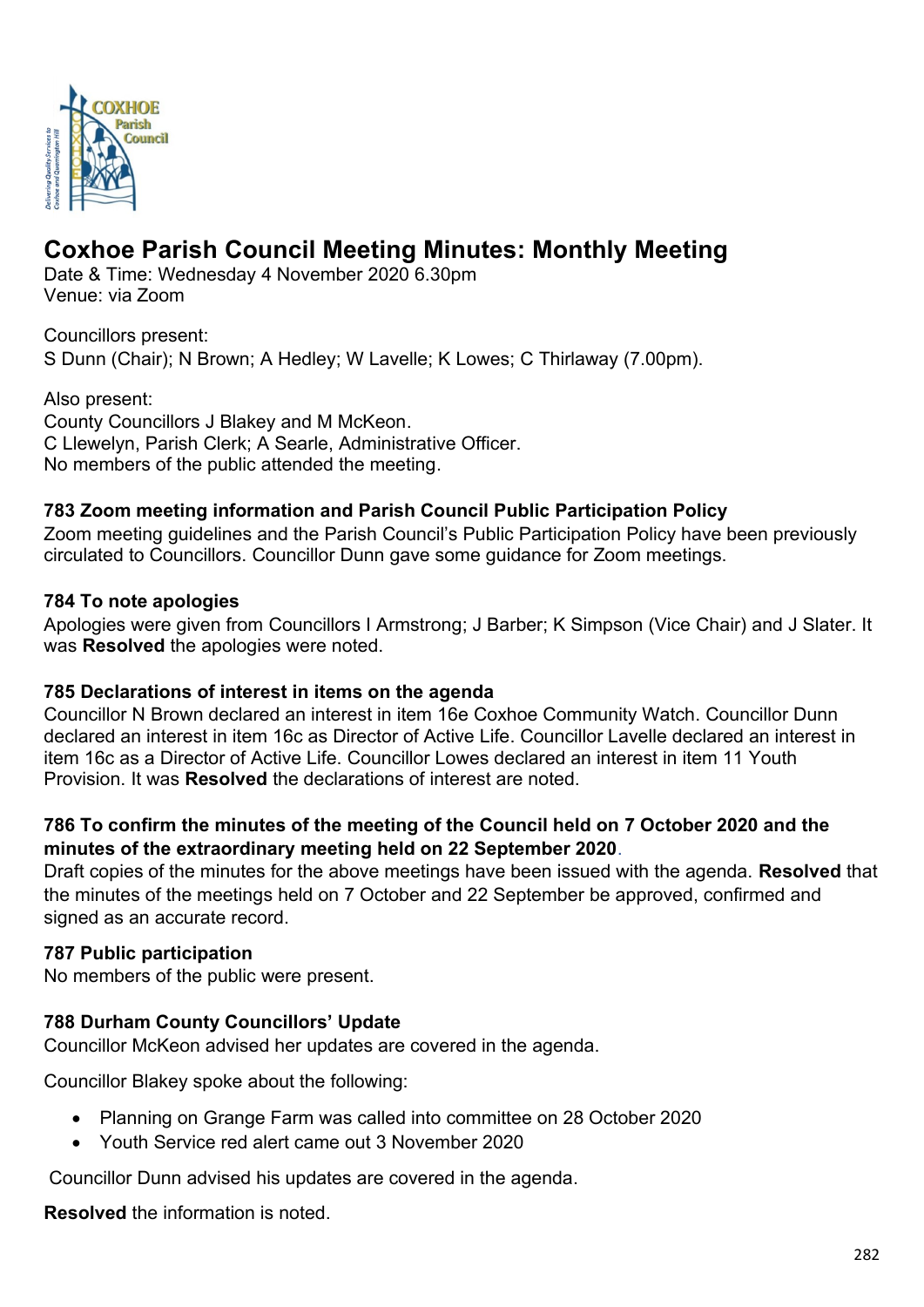#### **789 Councillors' reports of attendance at meetings and events on behalf of the Parish Council** No updates.

#### **790 Receipt of Committee minutes**

- a) Draft Events, Environment and Finance Committee Minutes 14 September 2020
- b) Approved Human Resources, Disciplinary, Grievance and Complaints Committee Minutes 16 July 2020
- c) Draft Human Resources, Disciplinary, Grievance and Complaints Committee Minutes 14 October 2020.

It was **Resolved** that all the Committee minutes above were received and noted.

#### **791 Financial matters**

a) Finance Report, Bank Reconciliation and Payment Schedule

The Clerk had circulated the Finance Report to 30 October 2020 with the agenda. The Clerk advised the bank reconciliations had not yet been circulated. **Resolved (1)** the bank balances to 30 October are noted.

The Clerk had sent details of employee payments for the month October. **Resolved (2)** the employee payments were noted and approved.

The payments below were submitted for approval.

#### November

| <b>No</b>      | <b>Payee</b>              | <b>Description</b>                                     | <b>Amount</b> |
|----------------|---------------------------|--------------------------------------------------------|---------------|
| 1              | <b>Staff</b>              | <b>Salaries</b>                                        | £4,332.66     |
| $\overline{2}$ | <b>NEST</b>               | <b>Employer &amp; Employees' Pension Contributions</b> | £219.09       |
| $\overline{3}$ | <b>HMRC</b>               | <b>Employer Liabilities</b>                            | £909.73       |
| $\overline{4}$ | <b>SE Landscaping</b>     | <b>Grounds Maintenance Contract</b>                    | £884.90       |
| 5              | <b>BT</b>                 | Landline & internet                                    | £50.64        |
| $\overline{6}$ | <b>ITC</b>                | Sophos Internet Security & One drive storage           | £10.80        |
| $\overline{7}$ | Vodafone                  | 3 x Mobile Phones                                      | £51.66        |
| 8              | <b>Wave Water</b>         | <b>Quarrington Hill Allotments Water Supply</b>        | £164.37       |
| $\overline{9}$ | <b>Scottish Power</b>     | <b>Memorial Garden Lighting</b>                        | £11.00        |
| 10             | Society of Local          | <b>Virtual National Conference</b>                     | £30.00        |
|                | <b>Council Clerks</b>     |                                                        |               |
| 11             | Society of Local          | <b>Project Management Webinar</b>                      | £108.00       |
|                | <b>Council Clerks</b>     |                                                        |               |
| 12             | North East Door           | <b>Defibrillators Service</b>                          | £72.00        |
|                | <b>Systems Ltd</b>        |                                                        |               |
| 13             | Society of Local          | Dealing with Challenging People and                    | £36.00        |
|                | <b>Council Clerks</b>     | <b>Situations Webinar</b>                              |               |
| 14             | Society of Local          | Accessible PDF's Webinar                               | £36.00        |
|                | <b>Council Clerks</b>     |                                                        |               |
| 15             | T & A Dixon               | Payroll six months                                     | £204.60       |
| 16             | <b>North East Youth</b>   | Membership Fee                                         | £50.00        |
| 17             | <b>Harrisons</b>          | Lest We Forget Flags for each village                  | £85.00        |
|                | (Glassfibre)              |                                                        |               |
|                | <b>Flagpoles Ltd</b>      |                                                        |               |
| 18             | <b>Thinford Nurseries</b> | Hanging basket watering                                | £990.00       |
| 19             | <b>Coronation Press</b>   | <b>Chronicle Printing October issue</b>                | £660.00       |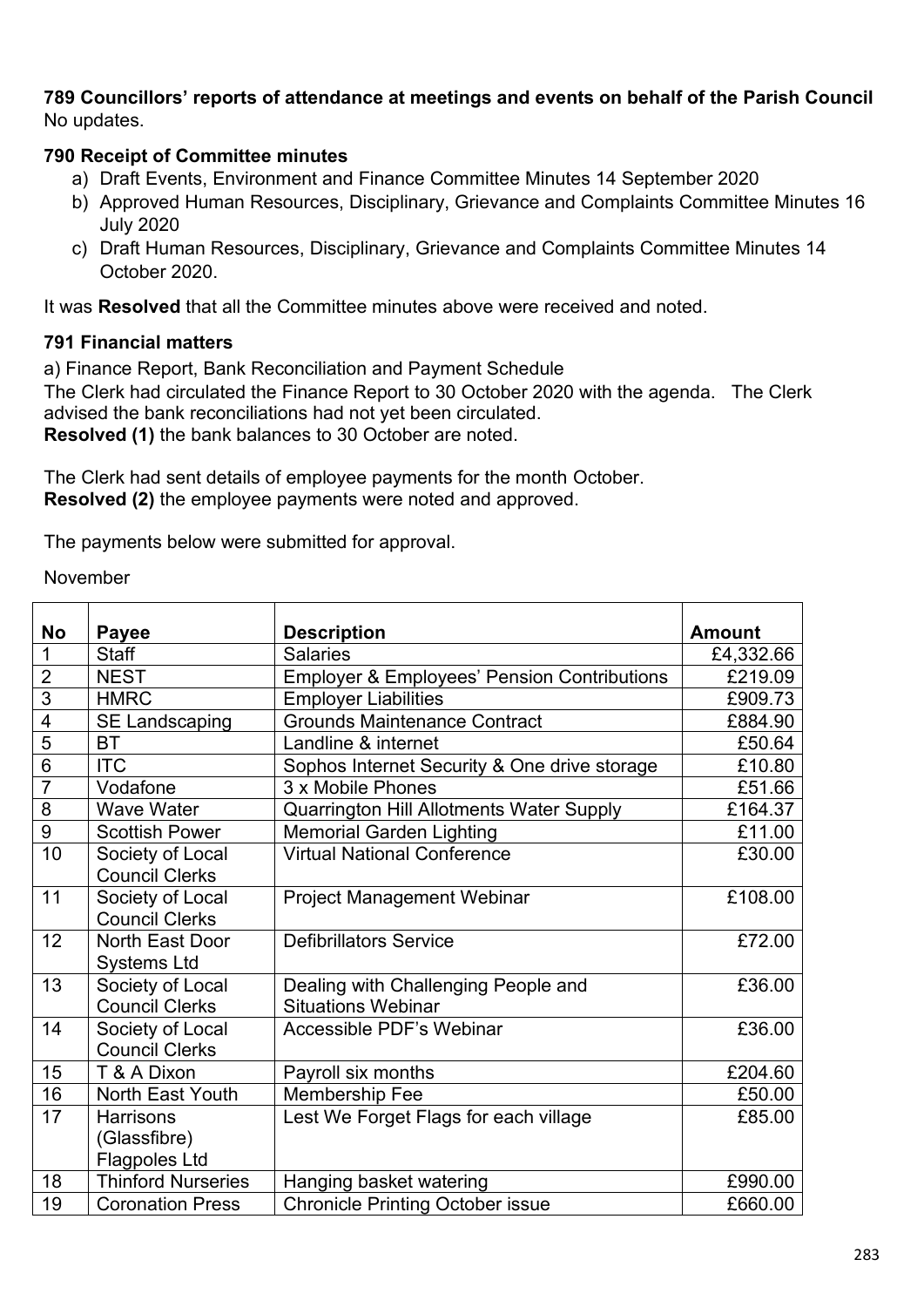| 20 | <b>Cheese and Pickle</b> | Soup and bread for Halloween Youth Club    | £385.00 |
|----|--------------------------|--------------------------------------------|---------|
|    | Company                  | activities (grant funded)                  |         |
| 21 | Viking                   | A4 Paper                                   | £18.42  |
| 22 | <b>Mazars Auditors</b>   | External Audit of 2019 to 20 Accounts      | £400.00 |
| 23 | Amazon                   | <b>Resuscitation Shields for First Aid</b> | £9.16   |
| 24 | Amazon                   | <b>Face Visors</b>                         | £14.99  |
| 25 | Amazon                   | <b>Thermometer for Youth Clubs</b>         | £29.99  |
| 26 | Amazon                   | Printer Ink and Laptop Bag                 | £52.95  |
| 27 | Microsoft                | 365 Subscription                           | £5.99   |
| 28 | Amazon                   | Halloween activity packs (grant funded)    | £31.57  |
| 29 | Zoom                     | <b>Zoom Subscription</b>                   | £14.39  |
| 30 | Lloyds                   | <b>Monthly Fee</b>                         | £6.00   |

Please note prices are gross, where VAT applies.

It was **Resolved (3)** the payments are approved.

Authority was sought for up to £280.00 for the purchase of ten hoodies for staff. It was **Resolved (4)** the Clerk was delegated authority to spend up to £280.00 on staff hoodies.

# **Monies received (over £100 only)**

| <b>Date</b> | Payee                        | <b>Description</b>                                                                              | <b>Amount</b> |
|-------------|------------------------------|-------------------------------------------------------------------------------------------------|---------------|
| 06.10.20    | <b>Durham County Council</b> | <b>Parish Paths Grant</b>                                                                       | £480.00       |
| 08.10.20    | <b>Durham County Council</b> | Payment of grants for<br><b>Quarrington Hill</b><br><b>Environmental Project (from</b><br>2016) | £2,800.00     |
| 27.10.20    | <b>Durham County Council</b> | Payment of Grant for Youth<br><b>Club Halloween Family</b><br><b>Scavenger Hunt with Soup</b>   | £600.92       |

It was **Resolved (4)** monies received were noted.

The Clerk requested a decision from Councillors about the payments for hire of youth club facilities.

Councillors Dunn and Lavelle had declared an interest, therefore it was **Resolved (5)** under Standing Order 10(a)iii to defer this item until another Councillor was present and the meeting would be quorate to consider the item.

#### b) Budget

The Clerk had circulated the budget report and advised the budget for 2021 to 2022 would be brought to the Events, Environment and Finance Committee on 16 November. It was **Resolved** the information is noted.

#### **791 Clerk's Report**

The Clerk had circulated the Clerk's Report with the agenda.

a) Public reports (XIII)

The Clerk advised regarding the intention to issue a public report on the website for all council meetings and committee meetings. It was **Resolved (1)** that the Council noted the update.

b) Matters raised by residents (XVIII)

The Clerk had circulated details of matters raised by residents.

- Overhanging trees
- Anti-Social Behaviour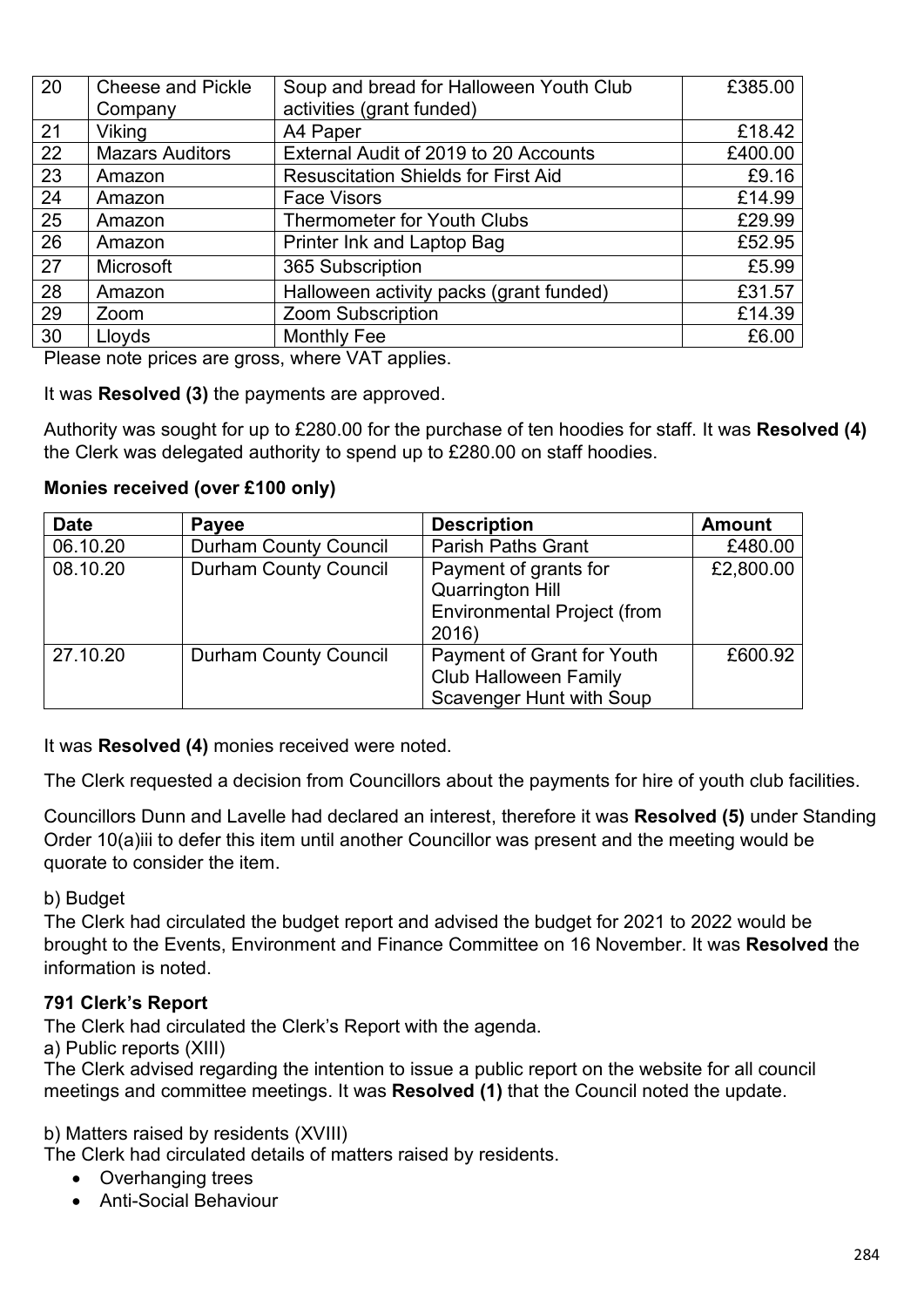Both matters passed to Durham County Council and Police respectively. It was **Resolved (2)** the concerns of residents are noted.

#### c) Training Report (XXIV)

The Clerk had circulated the report with the agenda, training been attended by the Clerk for budgets and more courses are to be provided and attended. was **Resolved (3)** to note the Clerk's report and Training Report.

# **792 Youth Provision**

The Clerk had sent a report and had circulated the Youth Worker's report. Face to face Youth Clubs had been delivered for two weeks and now back to Zoom as new restrictions were announced. All staff in currently involved in the planning so it can be delivered next week. L Lyons has left and she is thanked by the Council for her hard work. It was **Resolved** to note the reports.

# **793 Planning and Correspondence Report**

A report had been circulated with the agenda. a) DM/20/02832/FPA 56 Garden Terrace, Coxhoe, DH6 4EN It was **Resolved** the Council noted the application.

b) To note approved, withdrawn and refused applications There were no withdrawn or refused applications this period. Approved decisions:

| No & Applicant  | Location            |
|-----------------|---------------------|
| DM/20/02086/FPA | 18 Petterson Dale   |
| Mr DP Smith     | Coxhoe              |
|                 | Durham              |
|                 | DH64HA              |
| DM/20/02126/FPA | 6 Leslie Villas     |
| Mrs Tracy Bell  | Coxhoe              |
|                 | Durham              |
|                 | DH <sub>6</sub> 4AE |

It was **Resolved** the approved decisions were noted.

#### c) Correspondence

#### **Correspondence Received**

|    | Date            | <b>Received From</b>               | Summary                                     |
|----|-----------------|------------------------------------|---------------------------------------------|
|    | <b>Received</b> |                                    |                                             |
| 1  | 23.09.20        | Northern Power Grid                | Northern Power Grid Future Business Plan    |
| 2  | 25.09.20        | <b>CDALC</b>                       | CDALC Training – Budget, Finance and VAT    |
| 13 | 30.09.20        | Durham County Council Press Office | Durham City Covid-19 Testing Facility       |
| 4  | [02.10.20]      | <b>CDALC</b>                       | Nominations open for County Durham Together |
|    |                 |                                    | Awards                                      |
| 5  | 12.10.20        | <b>CDALC</b>                       | AAP online events (28 October 2020)         |
| 6  | 21.10.20        | Durham County Council Street work, | Temporary Road Closure, West Parade 5       |
|    |                 | Licences & Noticing                | November for flood investigation work       |
| 17 | 16.10.20        | <b>CDALC</b>                       | Remembrance Day and eLearning and elections |
|    |                 |                                    | 2021                                        |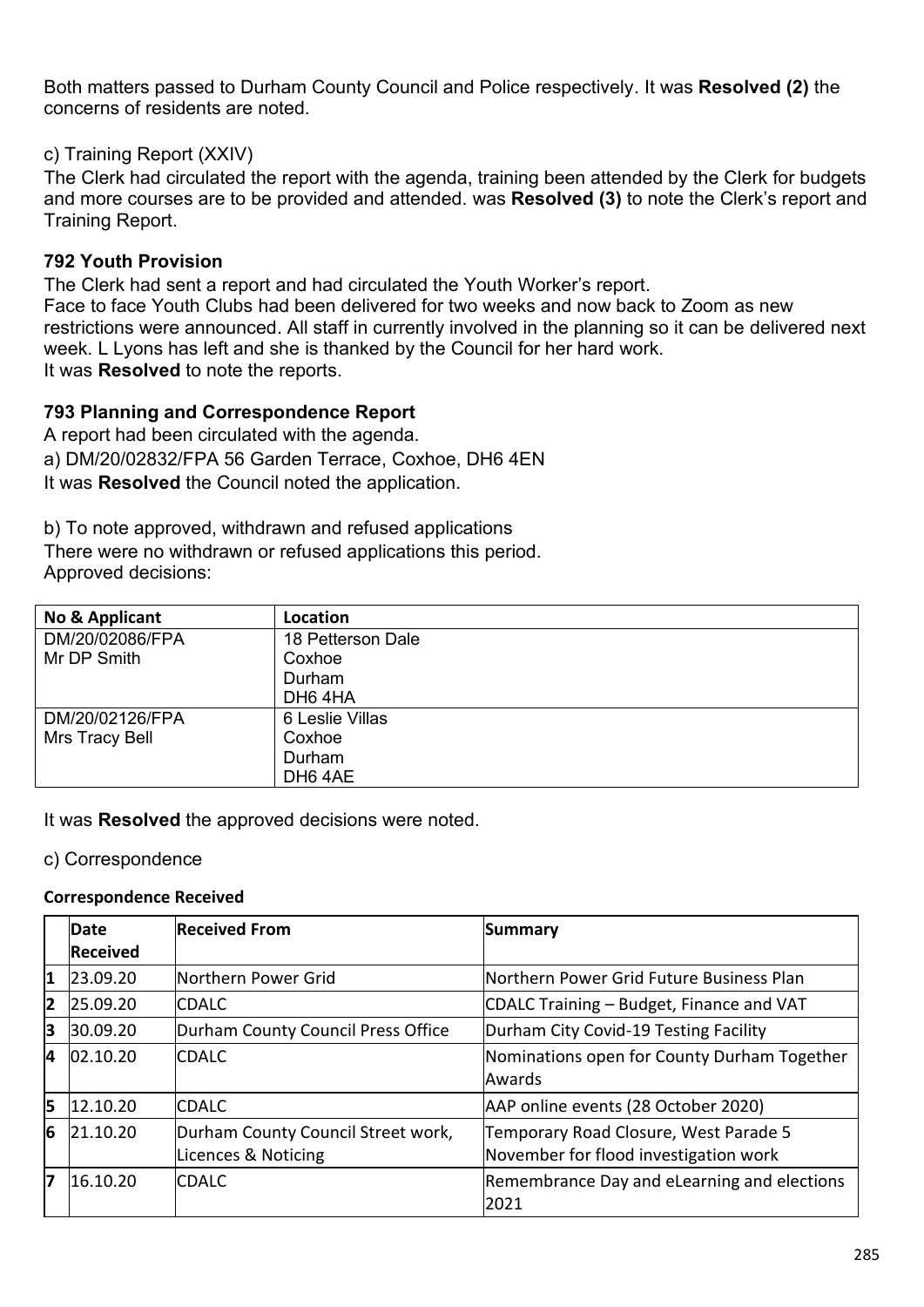| 8              | 16.10.20      | Durham County Council Press Office                        | <b>NE Councils seek an assurance of fair and</b><br>sustainable Government funding package             |
|----------------|---------------|-----------------------------------------------------------|--------------------------------------------------------------------------------------------------------|
| $\overline{9}$ | 20.10.20      | <b>CDALC</b>                                              | Channel 5 TV Series                                                                                    |
|                | $10$ 22.10.20 | Durham County Council Head of<br>Development and Housing  | Adoption of the County Durham Plan to 2035                                                             |
|                | 11 22.10.20   | <b>CDALC</b>                                              | NALC Health and Wellbeing week and more<br>Budget and Finance training dates                           |
|                | 12 29.10.20   | Management                                                | Durham County Council Strategic Traffic Amendment Traffic Regulation Order Cornforth<br>Lane Bus Gates |
|                | 13 28.10.20   | Durham Community Woodlands                                | Latest News from Durham Community<br><b>Woodlands</b>                                                  |
|                | 14 28.10.20   | Durham County Council Regeneration<br>land Local Services | <b>Free Central Heating leaflet</b>                                                                    |

The Clerk sought authority to respond to Durham County Council regarding item 12. It was **Resolved (1)** the correspondence was noted **Resolved (2)** the clerk to respond supporting the Traffic Regulation Order Cornforth Lane Bus Gates by the Parish Council.

| <b>Bulletins</b> |                 |                      |                            |
|------------------|-----------------|----------------------|----------------------------|
|                  | Date            | <b>Received From</b> | Summary                    |
|                  | <b>Received</b> |                      |                            |
| 1                | 18.09.20        | <b>NALC</b>          | Chief Executive's Bulletin |
| $\overline{2}$   | 25.09.20        | <b>NALC</b>          | Chief Executive's Bulletin |
| 3                | 02.10.20        | <b>NALC</b>          | Chief Executive's Bulletin |
| 4                | 09.10.20        | <b>NALC</b>          | Chief Executive's Bulletin |
| 15               | 16.10.20        | <b>NALC</b>          | Chief Executive's Bulletin |
| 6                | 23.10.20        | <b>NALC</b>          | Chief Executive's Bulletin |

It was **Resolved (3)** the bulletins were noted.

#### **794 Youth Club Expenditure**

Councillors Dunn and Lavelle had declared an interest and did not take part in the discussion or the decision in relation to a payment to Active Life Centre.

The Clerk had asked for a decision on payment of the budgeted amounts of £2000 to Active Life Centre and £750 to Quarrington Hill Community Centre for youth clubs' room hire. It was **Resolved** that full payment for the amounts above will be made by the Clerk.

#### **795 Provision of a Food Bank**

The Clerk had circulated a report.

The Clerk has been working with partners to develop a funding bid and models for the area. The bid was submitted 4 November in order to be ready before Christmas if possible. Coxhoe Parish Council was asked to commit staff hours to match funding included in the bid, of four hours per week for ten weeks and then two hours per week for 68 weeks.

It was **Resolved (1)** to note the report. It was further **Resolved (2)** to approve commitment of staff time to steering and operation of the food bank, noting that this would need to be a staff priority.

#### **796 Review of risk assessment and action plan**

The Clerk had circulated a report with this year's risk assessment and action plan for a mid-year review.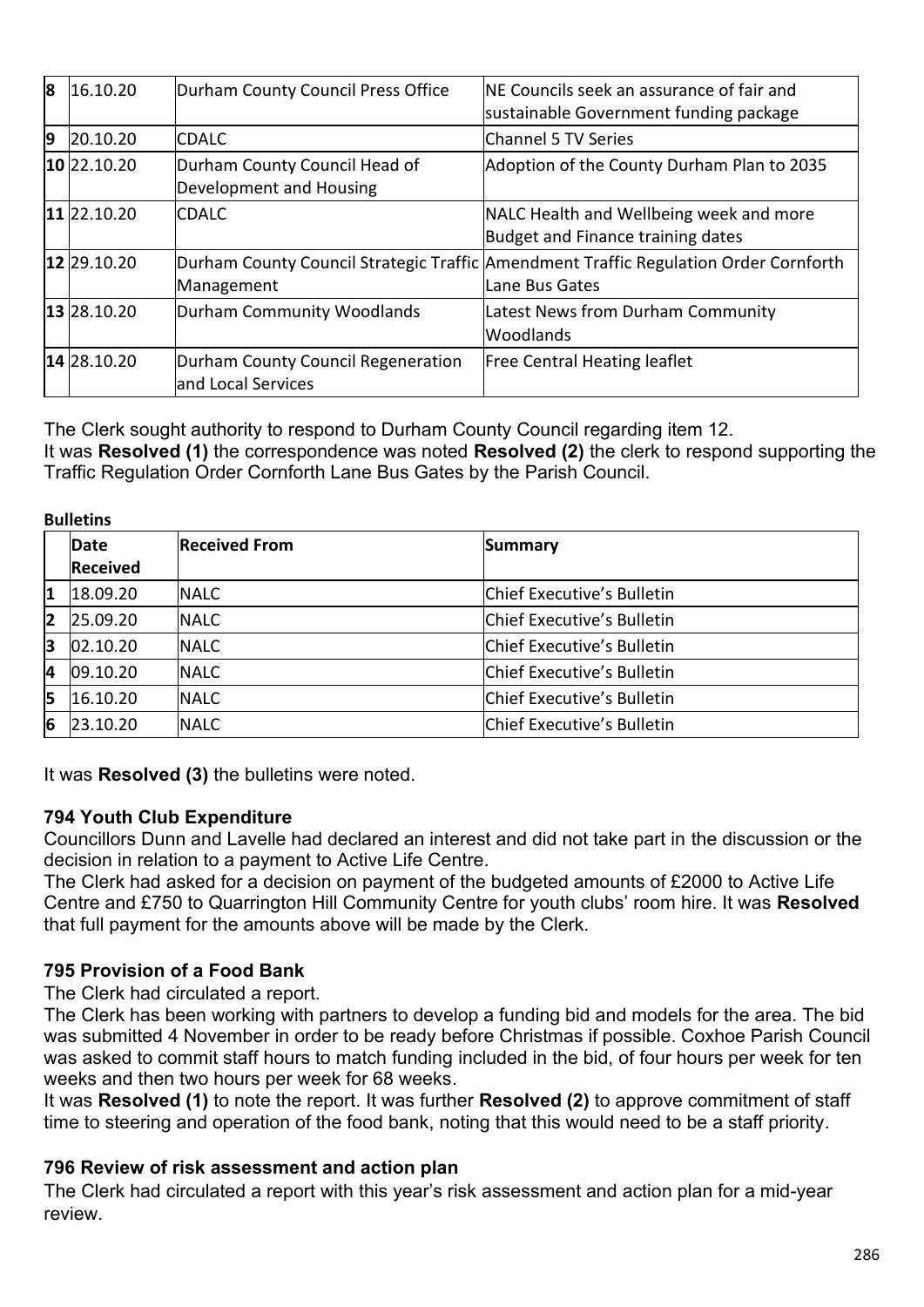#### a) Risk Assessment

The Council's cloud back up has been renewed in accordance with the Cyber crime policy and therefore external back ups on hard drive are not being taken. The Council should have more computer equipment available in case of failure so the Clerk intends to request increases in budget for this. The Clerk advised that she will update review dates but there is no further amendment to the risk assessment currently. It was **Resolved** to note the risk assessment and update on internet security and intention to increase IT capacity.

#### b) Action Plan

The Clerk advised progress is slower on many of the land items. Parish Planning has moved to Neighbourhood Planning, and consultation and engagement activity has increased. The Clerk will bring an action plan proposal for 2021 to 2022 to Council, and this year's action plan will be reviewed at year end. It was **Resolved** to note the action plan and report.

#### **797 Land, Buildings and Open Spaces**

The Clerk had circulated reports.

#### a) Quarrington Hill Churchyard

Currently at the first stage of considering risks and implications of the Parish Council taking on this Churchyard, and the Clerk is to collect further information and figures for Council to consider. The Clerk said that it is likely that extra staff work or contractors would be required. The following were **Resolved:**

(1) Note the leaflet sent by Cassop cum Quarrington with Bowburn Parochial Church Council.

(2) Note the report and information on risks and implications provided by the Clerk.

(3) Note the report from the insurer.

(4) Note that further costs and information will be provided to Council by the Clerk.

#### b) Old School Site

No further updates but the Clerk advised she has collected details of Valuers who could assist with land valuation. It was **Resolved** the report was noted.

c) Shaun Henderson Memorial Sports Ground

Work continues on the field and pavilion; no response has been received from the cricket team which expressed an interest in the ground. It was **Resolved** the report was noted.

#### d) Planters in Coxhoe and Quarrington Hill

County Councillor Dunn raised the possibility of more planters in the villages at Linden Grove and The Grove in Coxhoe. Questions were asked about consultation. There would be cost to the parish of £320 per year for planting.

Councillor Dunn declared an interest as a County Councillor and did not take part in the decision. It was **Resolved** to agree the Parish Council would pay £320 for eight more planters in Coxhoe to be filled, starting in the next financial year.

#### e) Foundry Row

A report was provided to the Councillors. A letter has been sent to the resident about the fence but it is still there. The Clerk had previously declared an interest. It was **Resolved** to note the report and the Chair and Vice Chair with the Clerk to seek solicitor's advice.

f) CCTV provision and monitoring on Coxhoe front street and the park

Cllr Dunn spoke about potential improvements that could help to address some anti-social behaviour, funding was discussed as well as partnership working with Durham County Council and the Police.